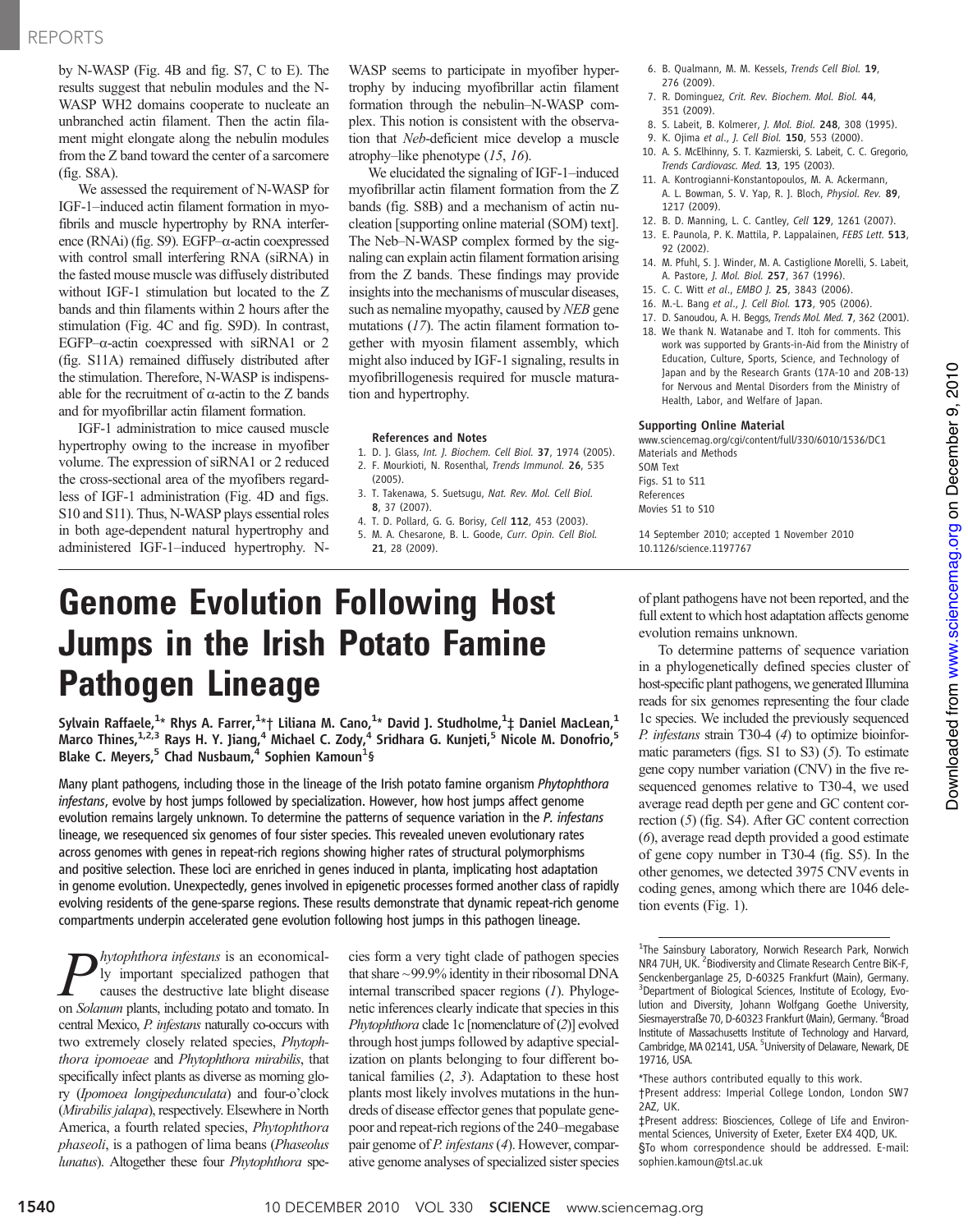T30-4 were consistent with previously reported species phylogeny (Fig. 1) (2). We detected a total of 2572 genes (14.2% of the whole genome) with dN/dS ratios >1 indicative of positive selection in the clade 1c strains, with the highest number in P. mirabilis (1004 genes) (fig. S6). A high proportion of genes annotated as effector genes show signatures of positive selection (300 out of 796) (fig. S6). This supports previous observations that effector genes are under strong positive

Haas et al. (4) reported that the P. infestans genome experienced a repeat-driven expansion relative to distantly related Phytophthora spp. and shows an unusual discontinuous distribution of gene density. Disease effector genes localize to expanded, repeat-rich and gene-sparse regions of the genome, in contrast to core ortholog genes, which occupy repeat-poor and gene-dense regions (4). We exploited our sequence data to determine the extent to which genomic regions with distinct architecture evolved at different rates. We used statistical tests (table S1) and random sampling

selection in oomycetes  $(8-10)$ .

In total, we identified 746,744 nonredundant coding sequence single-nucleotide polymorphisms (SNPs) in the resequenced strains (Fig. 1). We calculated rates of synonymous (dS) and nonsynonymous (dN) substitutions for every gene (5, 7). Average dS divergence rates relative to P. infestans



Fig. 1. Summary of genome sequences obtained for *Phytophthora* clade 1c species. Six strains representing four species were analyzed. P. infestans T30-4 previously sequenced by Haas et al. (4) was included for quality control. CDS, coding sequence; CNV, copy number variation; SNP, single-nucleotide polymorphism; syn., synonymous.

Fig. 2. The two-speed genome of P. infestans. (A) Distribution of copy number variation (CNV), presence/absence (P/A) and single-nucleotide polymorphisms (SNP), and dN/dS in genes from gene-dense regions (GDRs) and gene-sparse regions (GSRs). Statistical significance was assessed by unpaired t test assuming unequal variance (CNV, dN/dS); assuming equal variance (SNP frequency); or by Fisher's exact test (P/A) ( $\bullet P < 0.1;$  \*\*\* $P < 10^{-4}$ ). Whiskers show first value outside 1.5 times the interquartile range. (B) Distribution of polymorphism in P. mirabilis and P. phaseoli according to local gene density (measured as length of 5′ and 3′ flanking intergenic regions, FIRs). The number of genes (P/A polymorphisms) or average values (CNV, SNP, dN/dS) associated with genes in each bin are shown as a color-coded heat map.

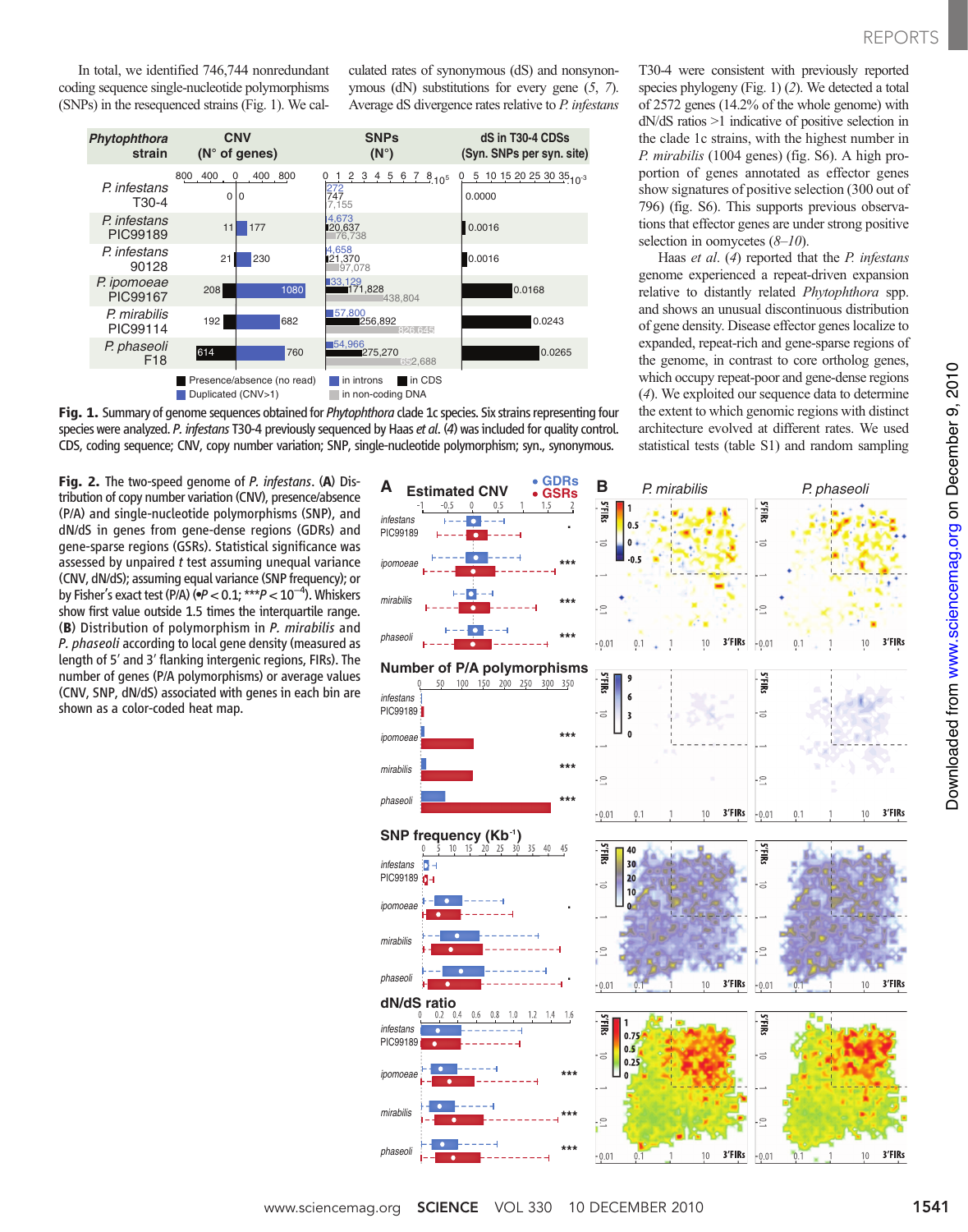(table S2) to determine the significance of differences in CNV, presence/absence polymorphisms, SNP frequency, and dN/dS values in genes located in gene-dense versus gene-sparse regions (5) (fig. S7 and table S3). Although averages of gene copy numbers were similar in both regions, significantly higher frequency of CNV and gain/loss were observed in genes located in the repeat-rich regions (Fig. 2A and fig. S7). Notably, presence/absence polymorphisms were 13 times as abundant in the gene-sparse compared to the gene-dense regions. In addition, even though SNP frequency was similar across the genomes, average dN/dS was significantly higher in gene-sparse regions, indicating more genes with signatures of positive selection (Fig. 2A). Indeed, 23% of the genes in the gene-sparse regions showed  $dN/dS > 1$  in at least one of the resequenced genomes compared to only 11.5% of genes in the gene-dense regions. In total, 44.6% of the genes in the gene-sparse regions showed signatures of rapid evolution (deletion, duplication, or dN/dS > 1) compared to only 14.7% of the remaining genes. The uneven distribution in gene density in the P. infestans genome can be visualized with plots of two-dimensional bins of 5′ and 3′ flanking intergenic region (FIR) lengths (4). We adapted the plots to illustrate the relationships between gene density and polymorphism and confirmed the increased rates in the gene-sparse regions (Fig. 2B and fig. S8). We conclude that different regions of the examined genomes evolved at markedly different rates, with the gene-sparse, repeat-rich regions experiencing accelerated rates of evolution.

To gain insights into the functional basis of the uneven evolutionary rates detected in the genesparse versus gene-dense regions of the clade 1c species, we plotted genome-wide microarray expression data on the FIR length maps (fig. S9) (4). Gene-dense regions were enriched in genes induced in sporangia, the asexual spores that are produced by all Phytophthora species. In marked contrast, distribution patterns of genes induced during preinfection and infection stages indicate enrichment in genes located in gene-sparse loci (fig. S9).  $\chi^2$  tests revealed that the relationships between gene density (FIR length) and patterns of gene expression are significant (fig. S9 and table S3). We conclude that the gene-sparse, repeatrich regions are highly enriched in genes induced in planta, therefore implicating host adaptation in genome evolution.

To assign biological functions to genes with accelerated rates of evolution that populate the gene-sparse, repeat-rich regions, we performed Markov clustering on the predicted proteome of P. infestans and implemented gene ontology mapping. Protein families (tribes) significantly enriched or deficient in genes that locate to genesparse regions or are rapidly evolving were identified with Fisher's exact test. In total, 811 tribes with five or more proteins were generated (44% of proteome) (figs. S10 and S11). Of these, 163 tribes were statistically enriched in genes from genesparse regions (Fig. 3A and fig. S12), 123 tribes

were enriched in fast-evolving genes (fig. S12), and 65 tribes were enriched for both criteria (Fig. 3B and fig. S12). As expected, several of these tribes (19 out of 65) consist of effector families  $(4, 11-13)$  (table S4). Other notable tribes include genes encoding various enzymes such as cell wall hydrolases and proteins related to epigenetic maintenance (Fig. 3B and table S4). Surprisingly, tribes annotated as histone and ribosomal RNA (rRNA) methyltransferases were particularly rich in genes located in gene-sparse regions and exhibiting presence/absence polymorphisms (table S4 and figs. S13 and S14). Several genes encoding DOT1 like and SET domain histone methyltransferases and SpoU-like rRNA methyltransferases are exceptional among genes involved in epigenetic maintenance for residing largely in gene-sparse regions and showing high rates of polymorphism (fig. S15).

Our study demonstrates that highly dynamic genome compartments enriched in noncoding sequences underpin accelerated gene evolution following host jumps. Gene-sparse regions that drive the extremely uneven architecture of the P. infestans genome are highly enriched in plant-induced genes, particularly effectors, therefore implicating host adaptation as a driving force of genome evolution in this lineage. In addition, we unexpectedly identified several genes involved in epigenetic processes, notably histone methyltransferases, as rapidly evolving residents of the gene-sparse regions. Histone methylation indirectly modulates gene expression in various eukaryotes (14, 15) and could underlie concerted and heritable gene induction patterns through long-range remodeling of chromatin structure (16). Histone acetylation and methylation are thought to be key regulators of gene expression in



Fig. 3. Enrichment of P. infestans families (tribes) in genes residing in gene-sparse regions and rapidly evolving genes. (A) The 811 P. infestans tribes with five or more genes (x axis) ranked on the basis of ascending enrichment in GSR genes (y axis). P value of a  $\chi^2$  test for significance of enrichment is indicated. Additional gene categories (core/not core orthologs, secreted/not secreted, and rapidly/not rapidly evolving) are shown for reference. (B) P values of  $\chi^2$  tests for tribe enrichment in GSR genes (x axis) and rapidly evolving genes (y axis). Tribes with P values < 0.1 ( $log_{10}$ ) are shown. Bubble sizes are proportional to the number of genes in tribes. Bubble colors indicate functional categories. Numbers refer to tribe identifiers as listed in table S4.